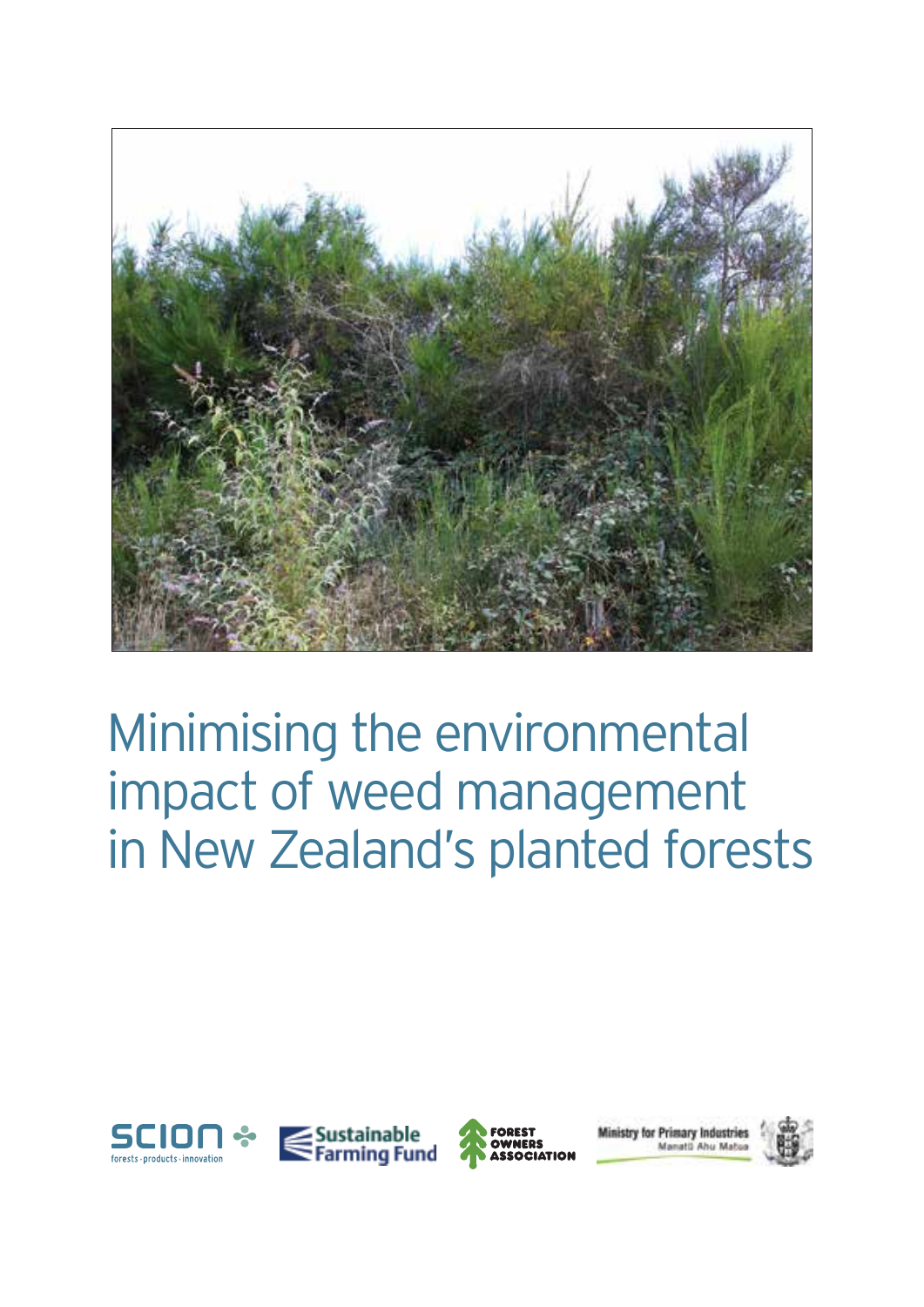### Minimising the environmental impact of weed management in New Zealand's planted forests

Carol Rolando and Michelle Harnett June 2015

ISBN 978-0-478-11032-6 (print version)

© NEW ZEALAND FOREST RESEARCH INSTITUTE LIMITED All rights reserved. Unless permitted by contract or law, no part of this work may be reproduced, stored or copied in any form or by any means without the express permission of the NEW ZEALAND FOREST RESEARCH INSTITUTE LIMITED (trading as Scion).

#### **Disclaimer**

*The opinions provided in the Report have been provided in good faith and on the basis that every endeavour has been made to be accurate and not misleading and to exercise reasonable care, skill and judgment in providing such opinions. Neither New Zealand Forest Research Institute Limited, trading as Scion ("Scion") nor any of its employees, contractors, agents or other persons acting on its behalf or under its control accept any responsibility or liability in respect of any opinion provided in this Report by Scion.*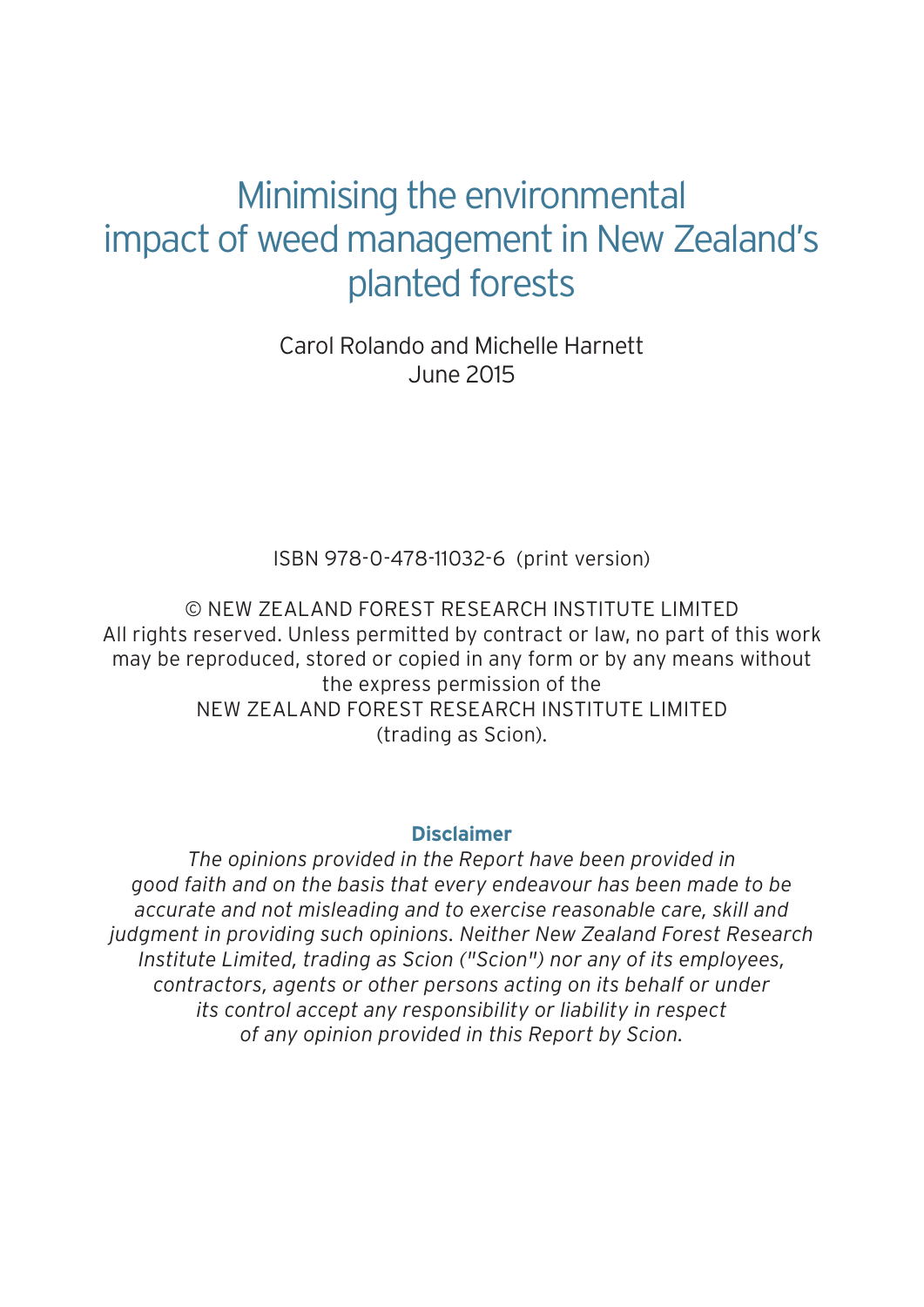### **Contents**

| Summary                                                   | 2  |
|-----------------------------------------------------------|----|
| Controlling weeds in planted forests                      |    |
| Environmental certification                               | 3  |
| Research<br>• Herbicide use in New Zealand                | 4  |
| planted forests                                           | 4  |
| • Alternative active ingredients                          | 5  |
| Recommendations                                           | 6  |
| The fate of herbicides in a planted<br>forest environment | 8  |
| Non-chemical weed control                                 | 10 |
| Biological control: The case of<br>Buddliea davidii       | 11 |
| Publications                                              | 12 |
| Acknowledgements                                          | 13 |
|                                                           |    |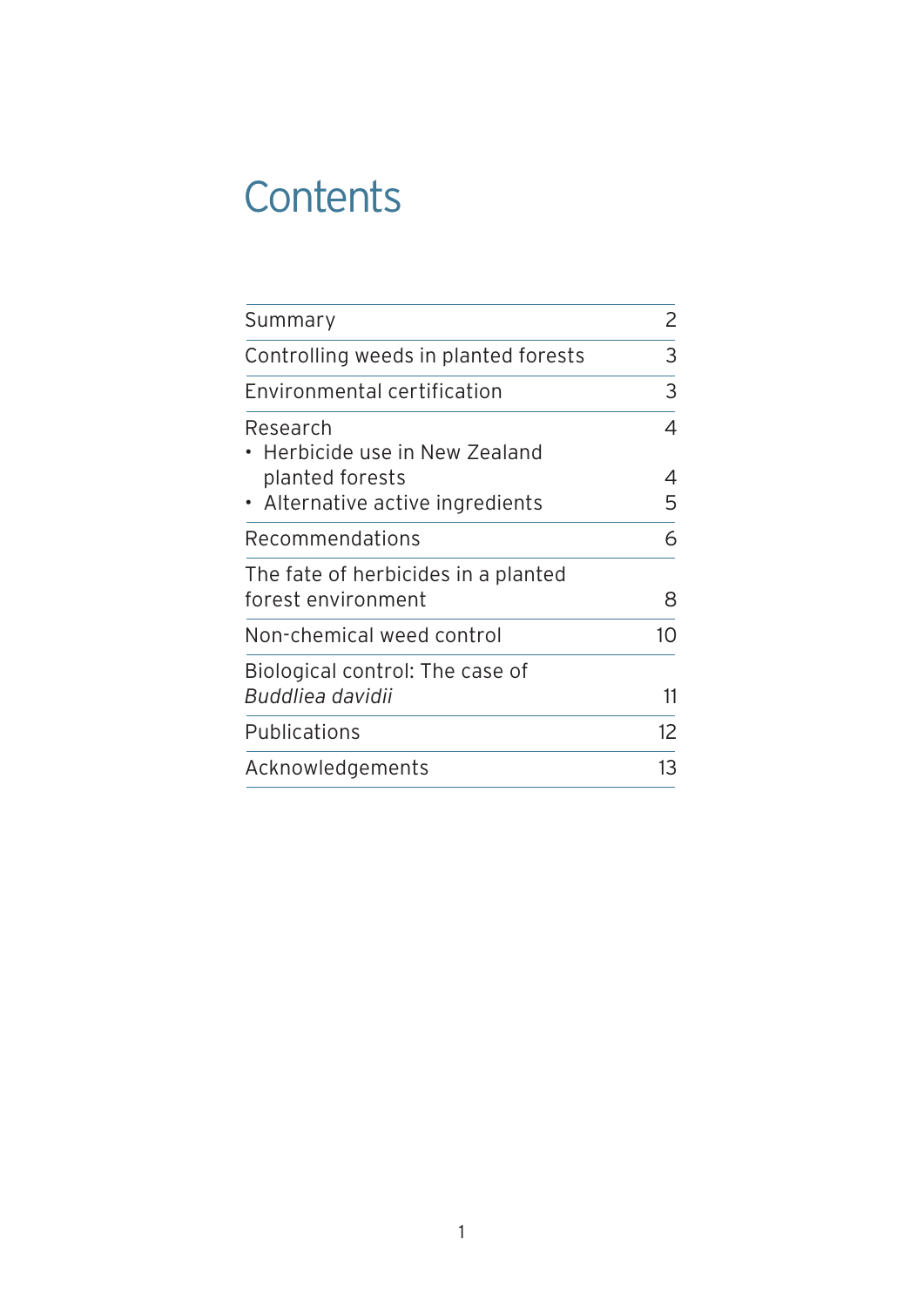# **Summary**

Weed control in planted forests underpins highly productive, uniform forests and is one of the most important silvicultural tools when establishing trees in New Zealand. Weed control is normally provided by herbicides.

Environmental certification schemes place an onus on the planted forest industry to reduce or stop using some pesticides in plantation forests. Between 2007 and 2015, the herbicides terbuthylazine and hexazinone were classified as highly hazardous for use in plantation forests certified by the Forest Stewardship Council (FSC).

The New Zealand planted forest industry can minimise effects on the environment and meet environmental certification criteria by optimising herbicide application methods and using alternative, more benign, herbicides.

Weed management research at Scion over the last six years has largely focussed on finding alternative, less hazardous herbicides, as well as also investigating any negative environmental impacts associate with herbicide use. Methods to reduce the impacts of forest management on natural resources have been investigated, including targeted application of herbicides, dose optimisation and non-chemical weed control methods.

The research has shown that the most effective herbicide treatment to manage weeds in planted forests is the current industry standard that uses a combination of terbuthylazine and hexazinone. Both of these were recently re-assessed by FSC and removed from the highly hazardous list. The work has also shown that risks to the soil and water receiving environments from these two herbicides are low. Terbuthylazine mixed with mesotrione was the most promising alternative tested for first year weed control. Using the active ingredient aminopyralid as a replacement for picloram during the second year of weed control also shows potential.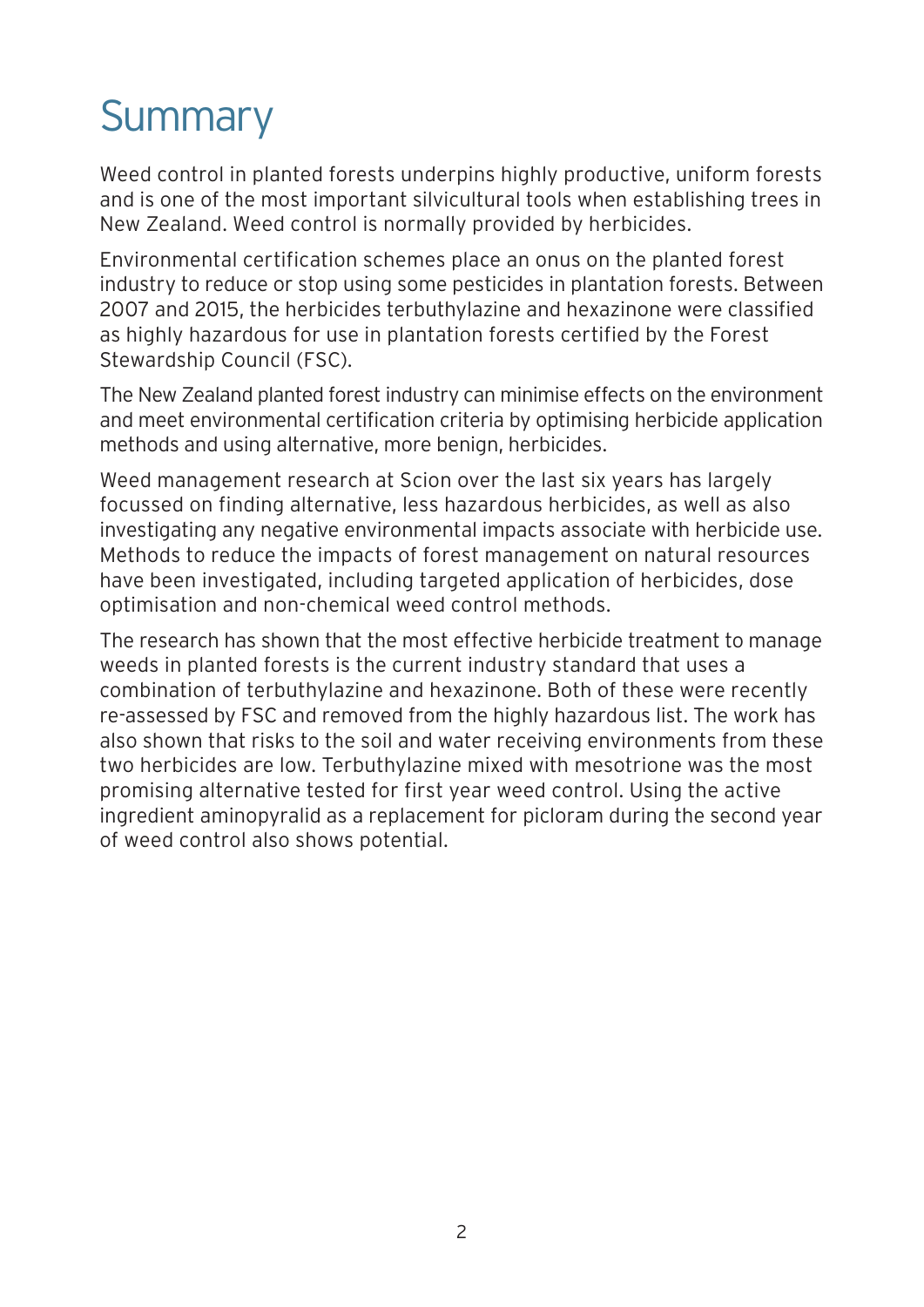## Controlling weeds in planted forests

New Zealand has some highly competitive introduced weeds, including broom, gorse, buddleia, blackberry, and many others. Managing these weeds during the establishment of plantation forests improves tree survival, growth, crop uniformity and productivity. Weed control in radiata pine forests generally involves applying herbicides twice or three times in the first three to five years of a rotation of 28 years.



### Environmental certification

National and international demand for environmental certification and reducing the footprint of intensive land-use is putting pressure on planted forest management to reduce the overall dependence on pesticides.

Between 2007 and 2015, terbuthylazine and hexazinone were on the Forest Stewardship Council or FSC "highly hazardous" list and could only be used by certified forests subject to a derogation. The 2014 review of the FSC indicators and thresholds for placement of pesticides on the "highly hazardous" list saw both herbicides removed from the list.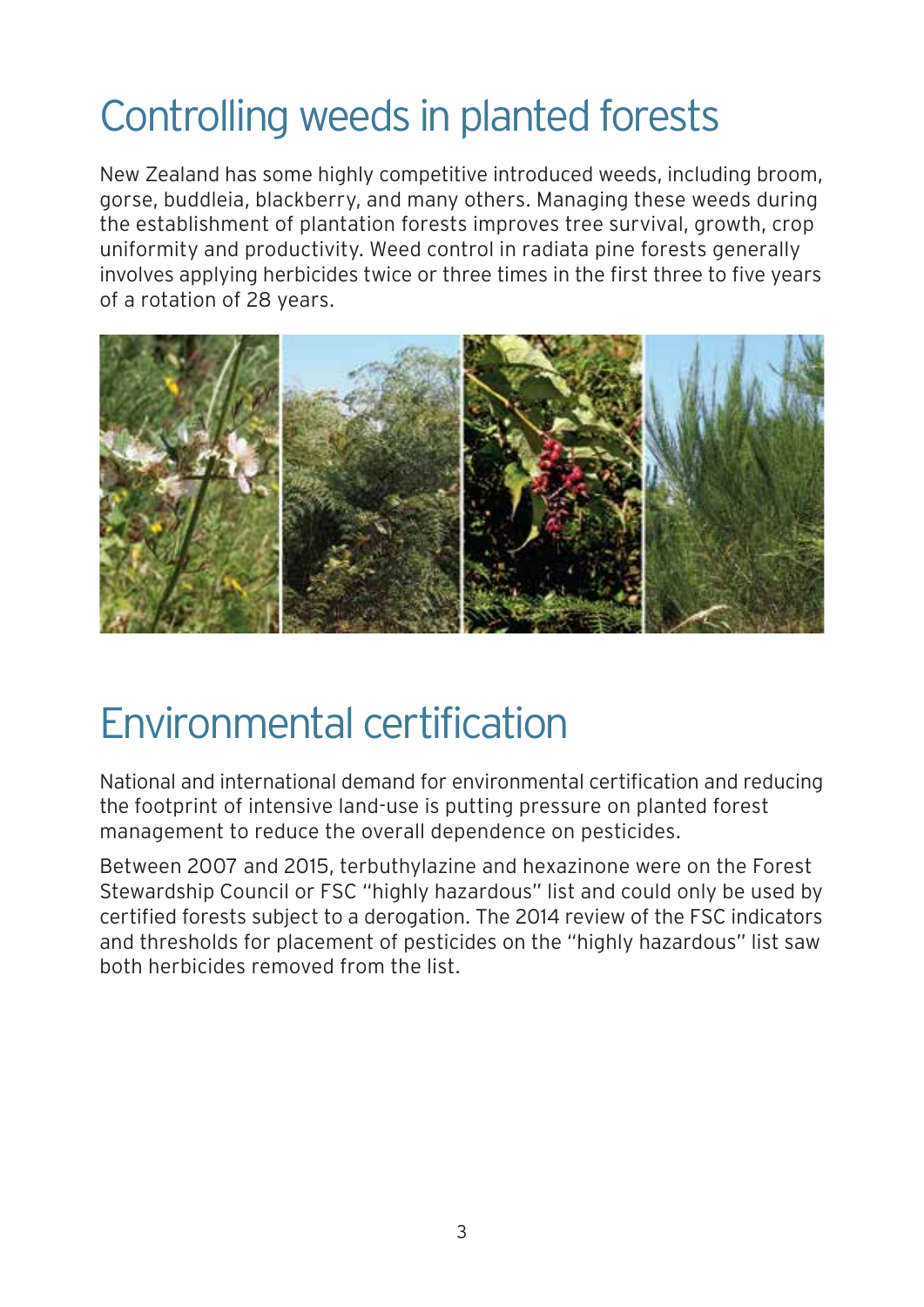### Research

Scion, with forest growers and funding from MBIE and the Sustainable Farming Fund (12/038), has focussed on minimising the environmental impact of weed management in New Zealand's planted forests through research that:

- Investigated the potential of new herbicides;
- Evaluated the risk terbuthylazine and hexazinone pose to soil and water resources;
- Evaluated the potential of biocontrol, spot weed control and oversowing to reduce the input of herbicides into the environment.

**Herbicide use in New Zealand planted forests.** A survey of weed management practices in New Zealand planted forests<sup>(1)</sup> found that glyphosate, terbuthylazine and hexazinone are the most widely used active ingredients (Table 1). Together, these three herbicides comprise 90% of the estimated 447 tonnes of active ingredient used annually by the planted forest industry.

| Active ingredient | <b>Total annual</b><br>input (kg) | Annual input<br>$(kq ha^{-1})$ | <b>Application rate</b><br>$(kq ha^{-1})$ |
|-------------------|-----------------------------------|--------------------------------|-------------------------------------------|
| Glyphosate        | $175.0 \times 10^{3}$             | 0.0972                         | 3.5                                       |
| Metsulfuron       | $5.8 \times 10^{3}$               | 0.0032                         | 0.115                                     |
| Terbuthylazine    | $179.3 \times 10^{3}$             | 0.0996                         | 7.0                                       |
| <b>Hexazinone</b> | $44.8 \times 10^{3}$              | 0.0249                         | 1.75                                      |
| Clopyralid        | $37.5 \times 10^{3}$              | 0.0208                         | 1.5                                       |
| <b>Triclopyr</b>  | $3.8 \times 10^{3}$               | 0.0021                         | 0.15                                      |
| Picloram          | $1.3 \times 10^{3}$               | 0.0007                         | 0.05                                      |
| Total             | 447.4 x 10 <sup>3</sup>           | 0.2485                         |                                           |

Table 1. *Estimated annual input of herbicides for New Zealand's planted forest area (1.8 million ha)*(1).

A typical weed management program includes a pre-planting aerial application of glyphosate and metsulfuron. After planting, a treatment with the principal active ingredients of terbuthylazine and hexazinone is applied. A further treatment is sometimes applied two or three years after planting, depending on the level of weed completion.

Terbuthylazine and hexazinone are not phytotoxic to radiata pine, which makes them effective herbicides for weed control in New Zealand planted forests. These herbicides also persist for a period in the soil. This is especially useful for controlling scrub weeds and grasses.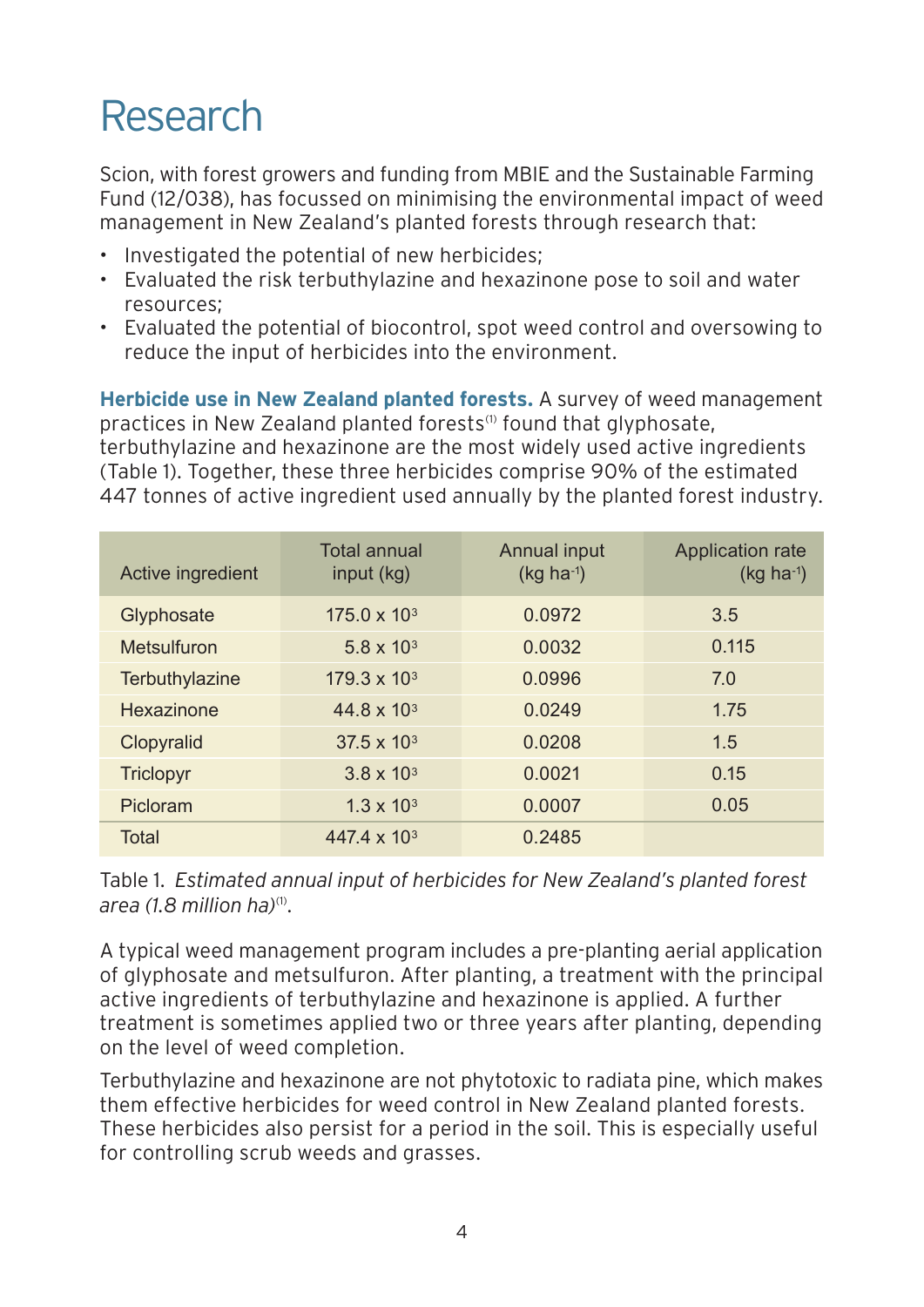The survey also found that pressure to reduce inputs of chemicals has resulted in a shift from aerial application of herbicides to wider use of spot weed control in the forest industry. This is possible where terrain and safety considerations make it an appropriate method of control.

**Alternative active ingredients.** Scion has tested a range of active ingredients to replace terbuthylazine and hexazinone, with particular focus on the first post-planting weed control operation carried out in spring2,3,4. The active ingredients tested, excluding terbuthylazine and hexazinone, are listed in Table 2 and recommendations for their use are summarised on pages 6-7.

| Active ingredient       | Product                 | Mode of action                                                                                  |
|-------------------------|-------------------------|-------------------------------------------------------------------------------------------------|
| Indaziflam <sup>*</sup> | 437'                    | Broad spectrum pre-emergent. Can be used in<br>post-emergent applications in a mix.             |
| <b>Mesotrione</b>       | Callisto <sup>®</sup>   | Systemic herbicide with foliar and root uptake.<br>Pre- and post-emergent control of weeds.     |
| Clopyralid              | Versatill™              | Absorbed by leaves and roots. Post emergence<br>control of selected broadleaf weeds (lequmes)   |
| Triclopyr               | Grazon <sup>TM</sup>    | Selective systemic herbicide absorbed by foliage<br>and roots – affects broadleaved weeds only. |
| Aminopyralid            | Tordon Max <sup>™</sup> | Systemic herbicide absorbed by leaves and roots.<br>Synthetic auxin causing epinasty.           |
| Clethodim               | Sequence <sup>®</sup>   | Selective systemic herbicide absorbed by foliage.<br>Post emergence control of grasses.         |
| Nicosulfuran            | Guardian <sup>®</sup>   | Selective systemic herbicide absorbed by foliage<br>and roots.                                  |
| Haloxyfop               | Gallant™                | Post-emergence control of annual and perennial<br>grasses.                                      |

\*Not registered for use in New Zealand

Table 2. *Active ingredients tested for first year weed control.*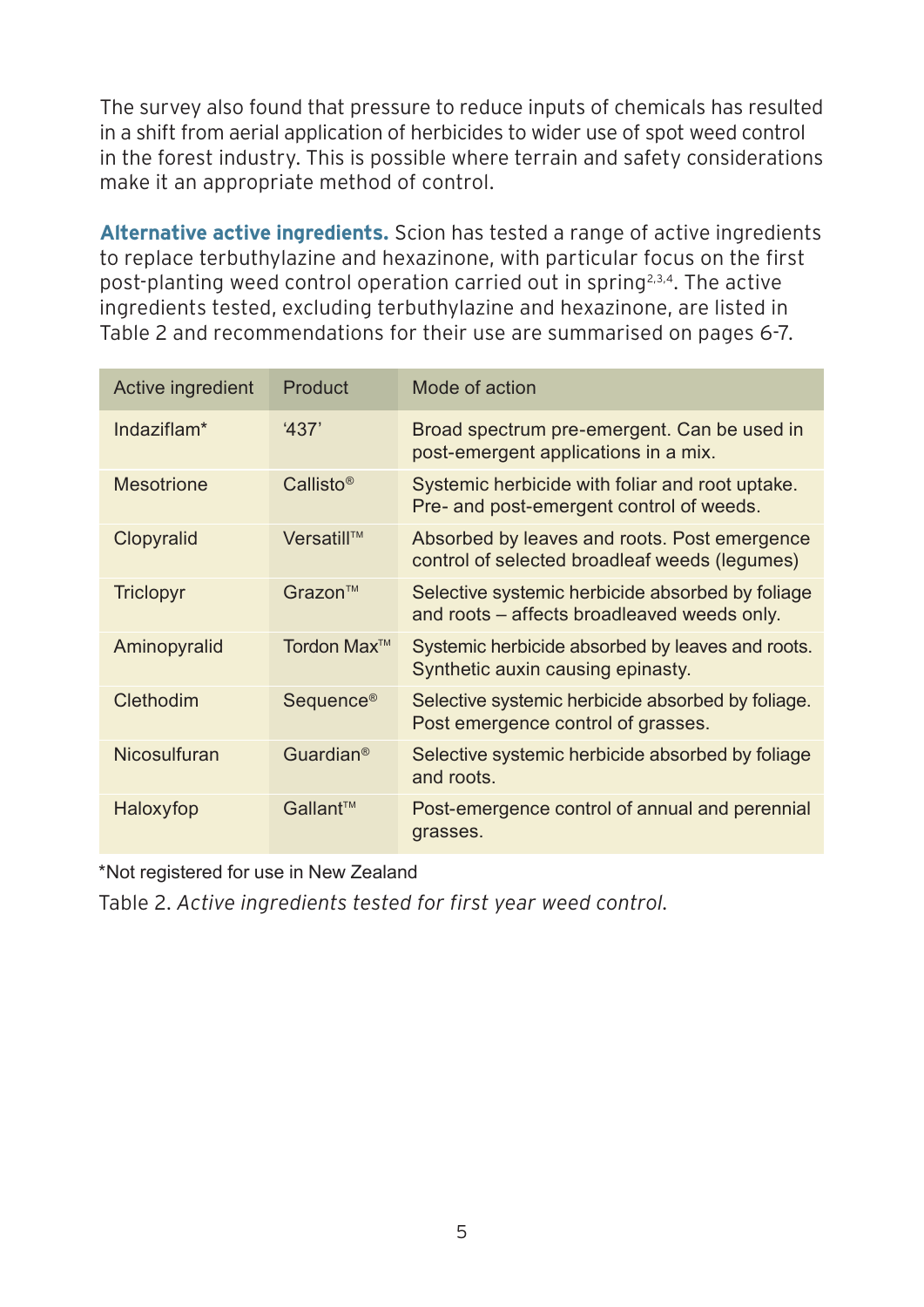### A quick guide to the performance of alternative herbicide treatments

We recommend you contact Scion before implementing any alternative treatments.



Recommended

Alternative (growth loss possible)

Potential (needs more testing)

Not recommended

- 1 Broom and gorse and other perennial woody species.
- 2 Herbaceous broadleaves (HBL) including a wide spectrum of annual weeds.
- 3 Average tree size relative to the operational standard (%).
- 4 Tordon PastureBoss is not registered for aerial application in New Zealand.
- 5 Indaziflam is not registered for use in New Zealand.
- 6 Only tested on one site.
- 7 Picloram is on the FSC Highly Hazardous list.

| Treatment group | Products (ha <sup>-1</sup> ) |  |
|-----------------|------------------------------|--|
|                 |                              |  |

| Operational<br>standard                                                 | 17.5 L Valzine Extra                                        |  |  |
|-------------------------------------------------------------------------|-------------------------------------------------------------|--|--|
| <b>Treatments</b><br>that use<br>terbuthylazine                         | 15 L Gardoprim and<br>0.75 L Callisto                       |  |  |
|                                                                         | 15 L Gardoprim and<br>5 L Versatill                         |  |  |
|                                                                         | 15 L Gardoprim and<br>0.6 L Tordon PastureBoss <sup>4</sup> |  |  |
|                                                                         | 15 L Gardoprim and<br>1 L Tordon Max                        |  |  |
|                                                                         | 15 L Gardoprim and<br>0.188 L Grazon                        |  |  |
| <b>Treatments</b><br>that do not use<br>terbuthylazine<br>or hexazinone | 3.8 L Versatill, 0.38 L Tordon and<br>2.5 L Gallant         |  |  |
|                                                                         | 3.8 L Versatill and<br>1.0 L Callisto                       |  |  |
|                                                                         | 3.8 L Versatill and<br>1.0 L Tordon Max                     |  |  |
|                                                                         | 0.6 L '437' and<br>1.0 L Callisto                           |  |  |
|                                                                         | $0.6 L' 437'$ and<br>0.6 L Tordon PastureBoss <sup>4</sup>  |  |  |
|                                                                         | 0.6 L '437' and<br>5 L Versatill                            |  |  |
|                                                                         | 0.6 L '437' and<br>1 L Sequence                             |  |  |
|                                                                         | 0.6 L Tordon PastureBoss <sup>4</sup> and<br>1.0 L Callisto |  |  |

| <b>Treatment</b><br>that does not<br>include picloram <sup>7</sup> | 5 L Versatill and<br>0.75 L Tordon PastureBoss <sup>4</sup> |  |
|--------------------------------------------------------------------|-------------------------------------------------------------|--|
|--------------------------------------------------------------------|-------------------------------------------------------------|--|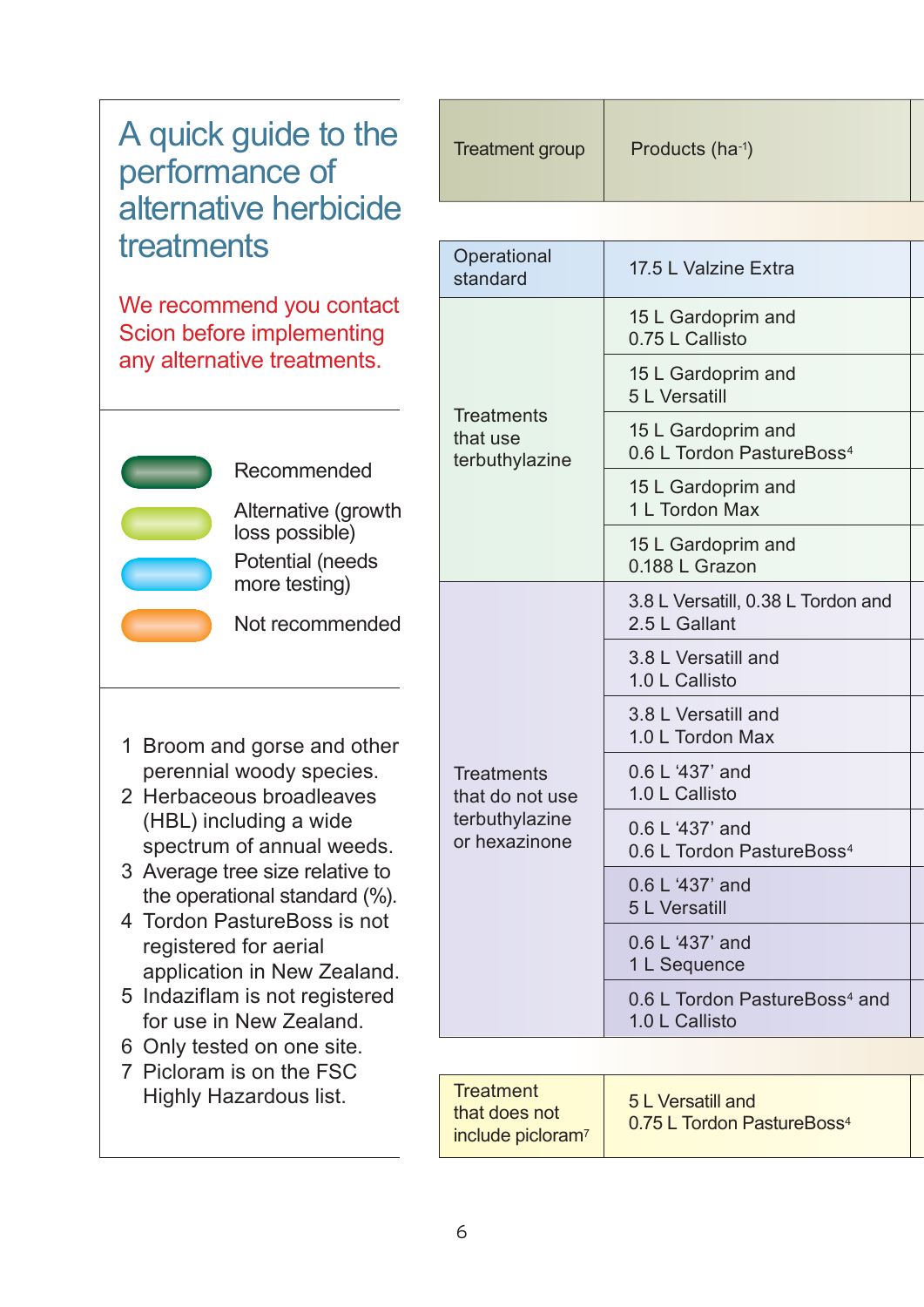| Active ingredients (ha-1)                                                | Recommendations    |                  |       | <b>Relative</b><br>performance |
|--------------------------------------------------------------------------|--------------------|------------------|-------|--------------------------------|
|                                                                          | Scrub <sup>1</sup> | HBL <sup>2</sup> | Grass | across sites<br>$(%)^3$        |
| First year treatments                                                    |                    |                  |       |                                |
| 7500 g terbuthylazine and<br>1750 g hexazinone                           |                    |                  |       | 100                            |
| 7500 g terbuthylazine and<br>360 g mesotrione                            |                    |                  |       | 90                             |
| 7500 g terbuthylazine and<br>1500 g clopyralid                           |                    |                  |       | 80                             |
| 7500 g terbuthylazine, 120 g triclopyr and<br>18 g aminopyralid          |                    |                  |       | 75                             |
| 7500 g terbuthylazine and<br>30 g aminopyralid                           |                    |                  |       | 68                             |
| 7500 g terbuthylazine and<br>113 g triclopyr                             |                    |                  |       | 58                             |
| 1125 g clopyralid, 113 g triclopyr and<br>250 g haloxyfop                |                    |                  |       | 70                             |
| 1125 g clopyralid and<br>480 g mesotrione                                |                    |                  |       | 69                             |
| 1125 g clopyralid and<br>30 g aminopyralid                               |                    |                  |       | 46                             |
| 300 g indaziflam <sup>5</sup> and<br>480 g mesotrione                    |                    |                  |       | 60                             |
| 300 g indaziflam <sup>5</sup> , 113 g triclopyr and<br>17 g aminopyralid |                    |                  |       | 51                             |
| 300 g indaziflam <sup>5</sup> and<br>1500 g clopyralid                   |                    |                  |       | 356                            |
| 300 g indaziflam <sup>5</sup> and<br>240 g clethodim                     |                    |                  |       | 846                            |
| 120 g triclopyr, 18 g aminopyralid and<br>480 g mesotrione               |                    |                  |       | 956                            |
| Second year treatment                                                    |                    |                  |       |                                |
| 1500 g clopyralid, 150 g triclopyr and<br>22.5 g aminopyralid            |                    |                  |       | Not tested                     |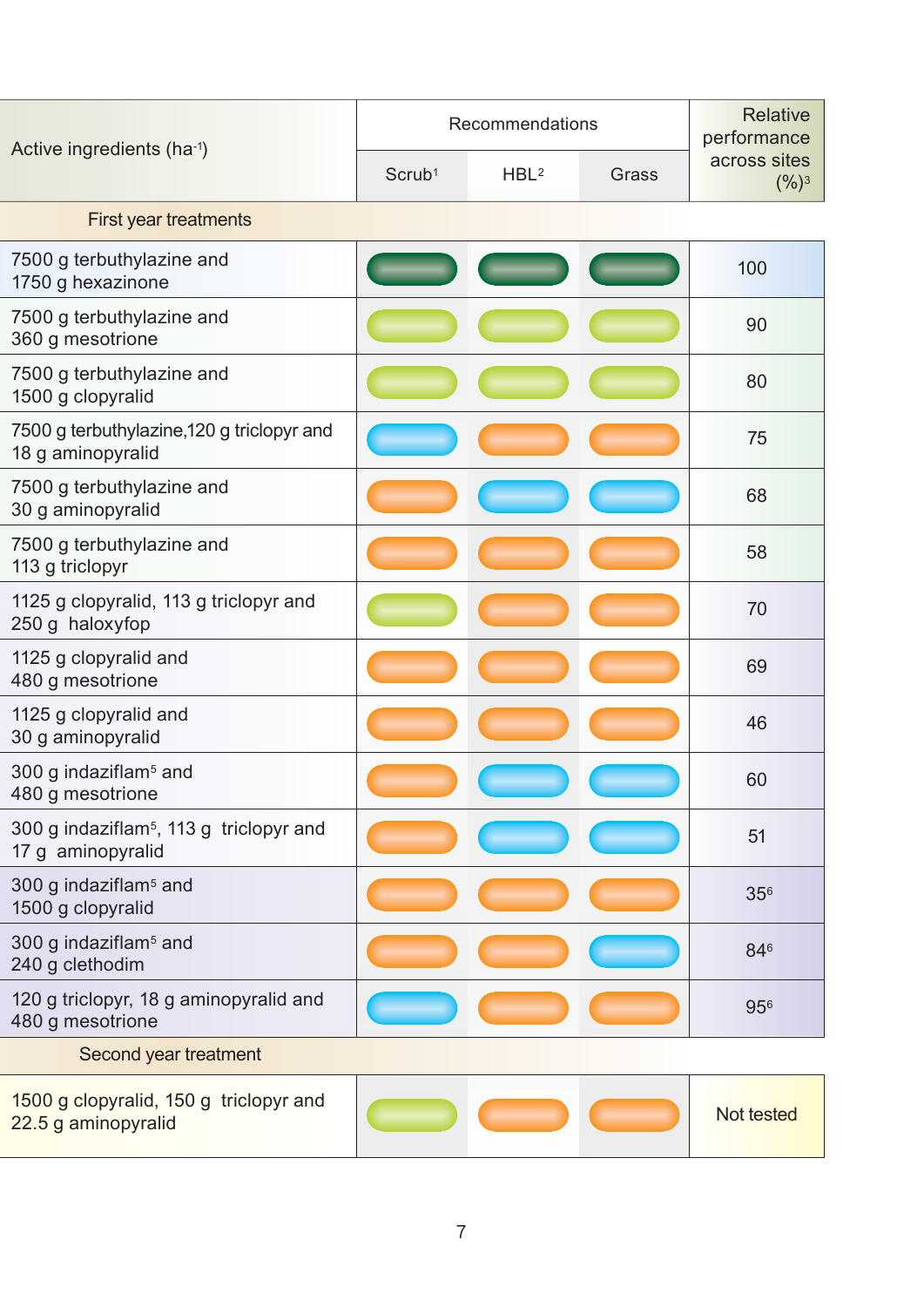### The fate of herbicides in a planted forest environment

FSC-certified forest companies need to demonstrate that they are using pesticides in an environmentally acceptable manner. The potential for continued use of herbicides depends, in part, on whether they break down in forest soils or leach into waterways. There is a lack of information about the fate of herbicides used in New Zealand planted forests, which translates to uncertainty about the potential effects on the wider environment<sup>(1)</sup>.

The fate of terbuthylazine and hexazinone in a Pumice soil has been evaluated  $(5,6,7)$ . Pumice soil makes up about a quarter of New Zealand's planted forest soils and is considered vulnerable to herbicide movement due to its low carbon content.



Figure 1. *Concentrations of terbuthylazine and hexazinone measured in a small* stream immediately after herbicide application, then at hourly intervals<sup>(6)</sup>.

The risk of herbicides moving off-site from a Pumice soil to an aquatic environment was found to be highest on the day of aerial application or during rainfall events occurring shortly after application (Figure 1). Thereafter, herbicide concentrations in the stream were below New Zealand and World Health Organisation drinking water standards and rapidly diluted downstream as intersection with other downstream water bodies occurred. The first month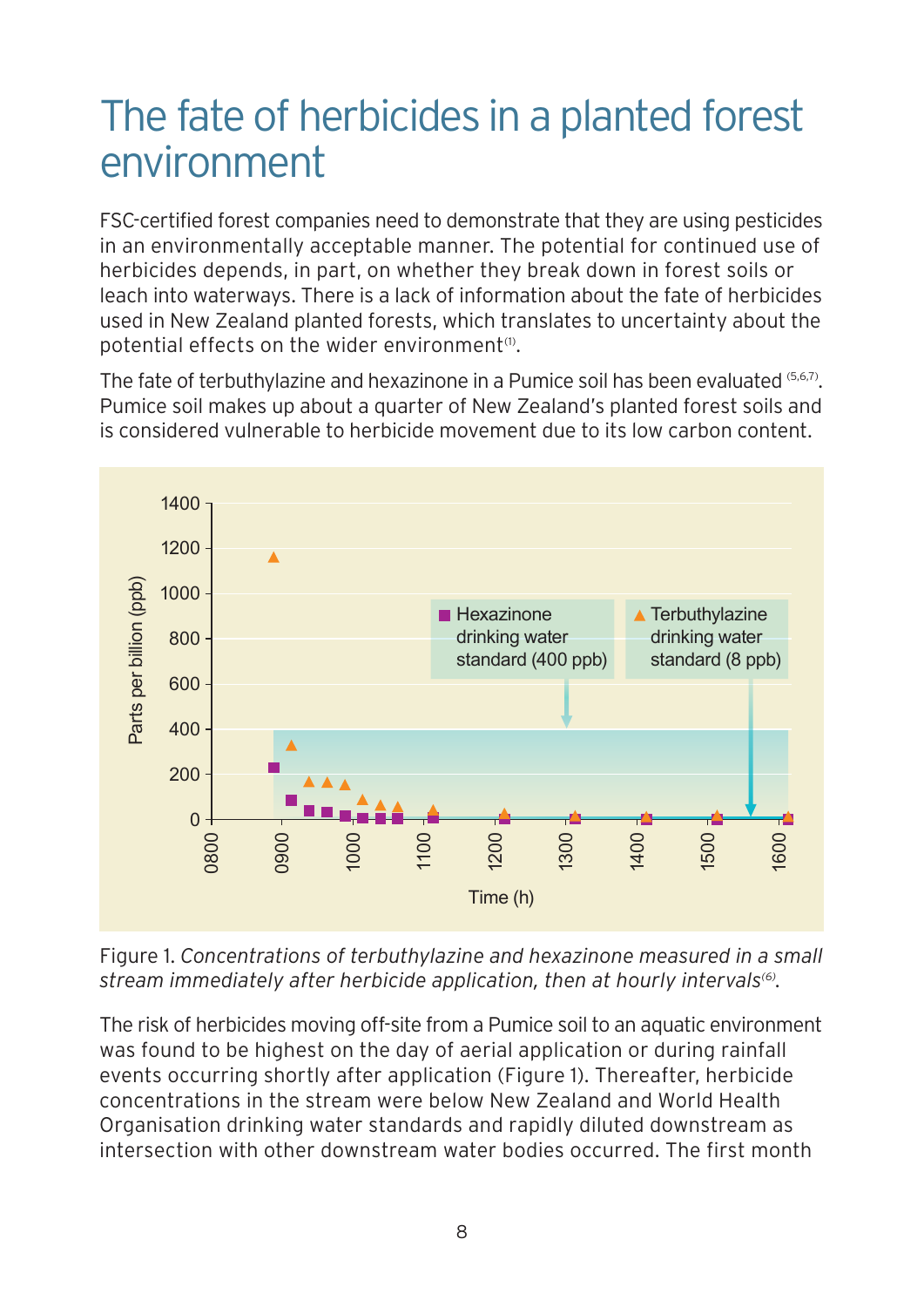after spray application was found to pose the greatest potential risk of movement off-site. Potential risks were low after this period as the amount of the herbicides on-site degraded rapidly (Figure 2).

Forest litter and harvest residues on site were found to be important to retaining terbuthylazine, and hexazinone to some extent, in the upper soil profile.

This work has played a key role in supporting the continued use of terbuthylazine and hexazinone on FSC-certified land under derogation and has possibly supported their removal from the list of prohibited herbicides.

A similar trial is underway on a Recent soil, which is also considered a vulnerable soil, with the aim to extend to other planted forest soils such as Brown soils.



Figure 2. *Amount of terbuthylazine found in the soil profile following operational application in spring(7).*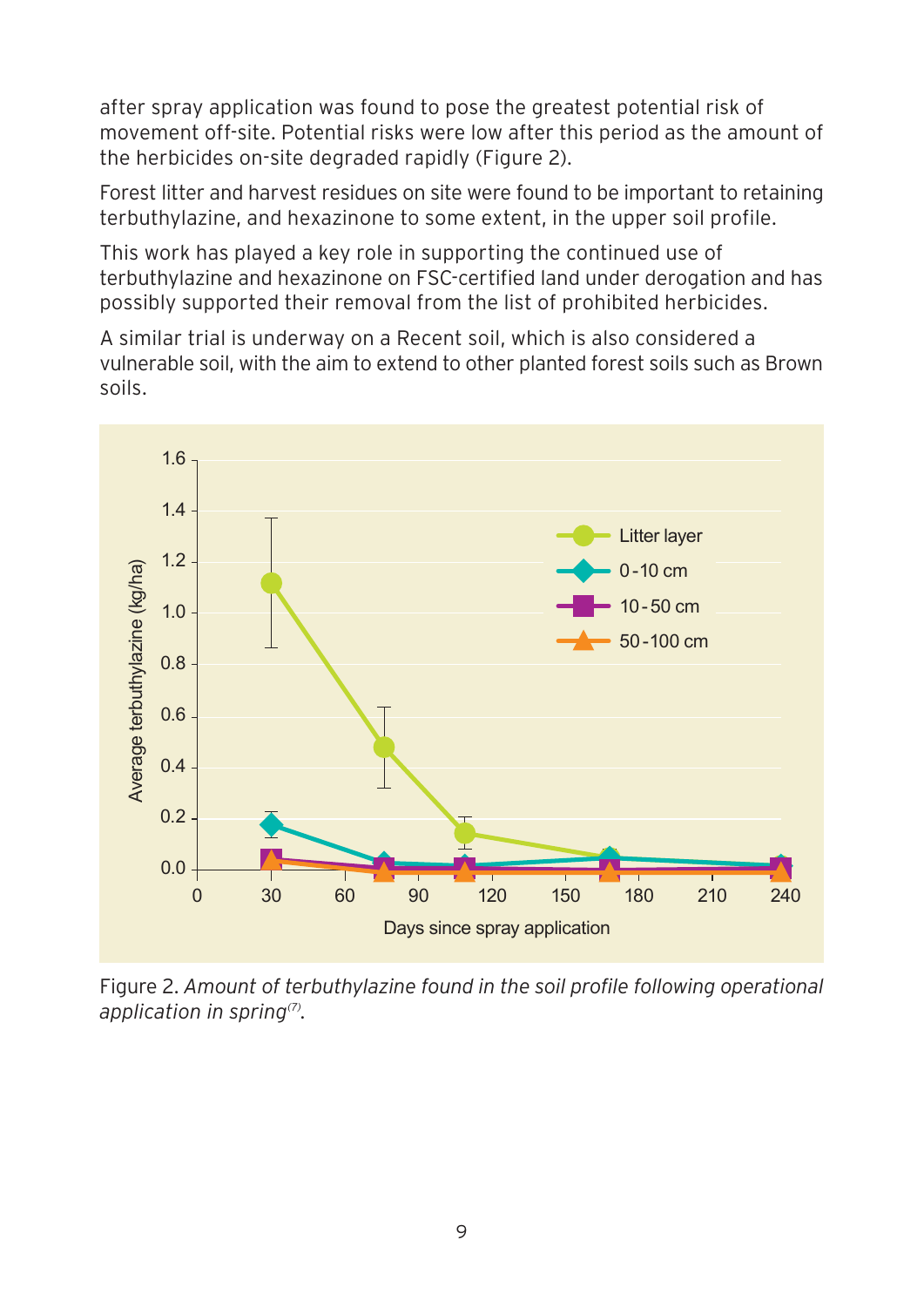## Non-chemical weed control

Non-chemical weed control methods, such as mechanical and manual control, were widely used in planted forest weed management prior to 1970. Effective, low cost herbicides became available for large scale use during the 1970s and have been used almost exclusively for weed control since.

Other non-chemical weed control methods include the use of grazing, mulches, mycoherbicides and oversowing.

A 2011 review<sup>(8)</sup> estimated the costs of non-chemical control and the potential impacts on the financial rates of return on capital employed for forest companies (Table 3).

Although all of the non-chemical methods have potential in certain situations, they are expensive and often less effective than chemical control. Consequently, they are not widely used by the planted forest industry.

| Method       | Total cost to<br>'free to grow' | $IRR*$ | <b>Economic viability</b> |
|--------------|---------------------------------|--------|---------------------------|
| Chemical     | $$740 \text{ ha}^{-1}$          | 6.2    | $0\%$                     |
| Spot control | $$450$ ha <sup>-1</sup>         | 5.1    | $-17%$                    |
| Manual       | $$2385$ ha <sup>-1</sup>        | 4.3    | $-31%$                    |
| Mechanical   | \$3307 ha <sup>-1</sup>         | 3.9    | $-37%$                    |
| Weed mats    | \$3473 ha <sup>-1</sup>         | 3.6    | $-42%$                    |

\*Indicative change in internal rate of return for a medium yielding *P. radiata* site for forest companies using different weed control regimes.

Table 3. *Indicative cost (2011) of weed control regimes and their potential impact on financial rates of return(8).*



*Gorse roller*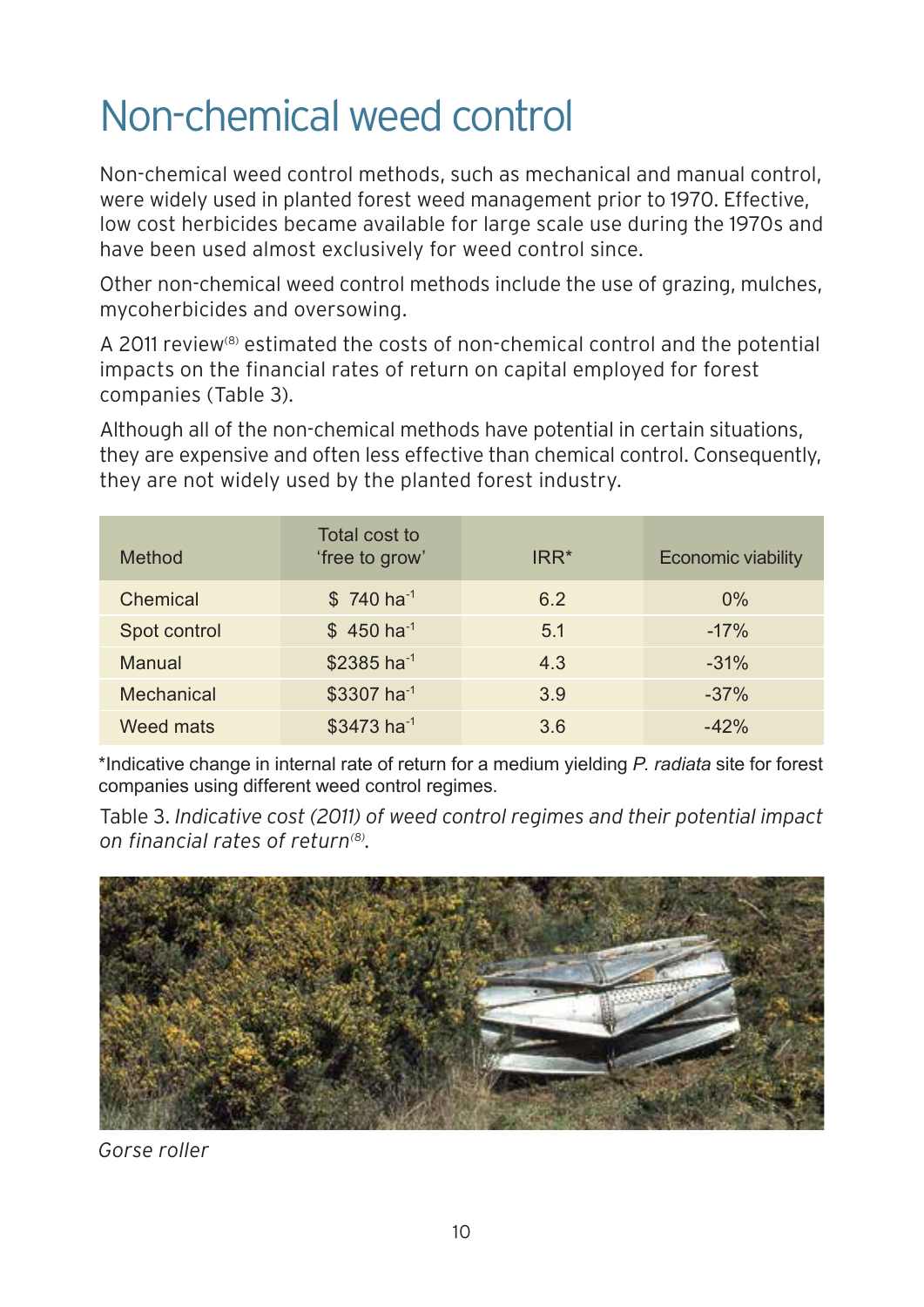### Biological control: The case of *Buddliea davidii*

Biological control can be effective at controlling individual weed species. However, chemical control is also often needed to control other weeds on a site.

The use of biological control in planted forest weed management has not been widely explored in New Zealand forestry<sup>(9)</sup>. A particularly strong candidate for biological control is *Buddliea davidii*, a key weed species of the central North Island. A biocontrol agent for buddliea, *Cleopus japonicus*, or buddleia leaf weevil, was released in 2006.

The impact of *C. japonicus* on the growth of buddleia during the first three years of *P. radiata* establishment was determined in a pilot trial (unpublished data). While the weevil significantly reduced the growth of buddleia, the rate of the weevil's spread, and population growth, was not sufficient to reduce the requirement for chemical control. The study indicated that, with the wide spectrum of weeds that emerge on site, the removal of just one of the competitive weed species was not sufficient to reduce the requirement for chemicals. Other weeds were found to occupy the "ecological space" vacated by the weakened buddleia.



C. japonicus*, buddleia leaf weevil feeding on buddleia folige.*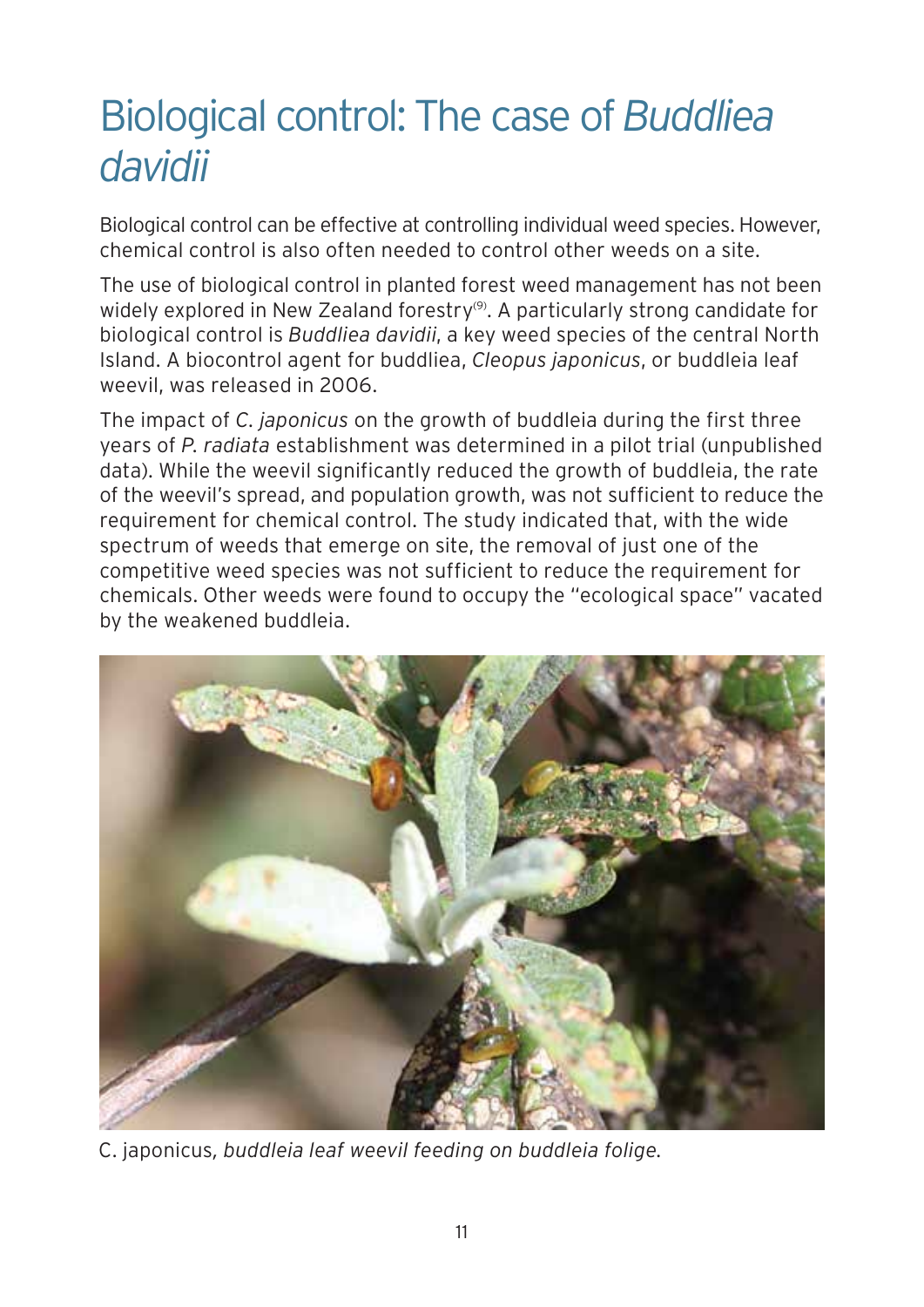## **Publications**

- 1. Rolando, C. A., Garrett, L. G., Baillie, B. R. & Watt, M. S. (2013). A survey of herbicide use and a review of environmental fate in New Zealand planted forests. *New Zealand Journal of Forestry Science*, **43**:17.
- 2. Rolando, C. A., Gous, S. F. & Watt, M. S. (2011). Preliminary screening of herbicide mixes for the control of five major weed species on certified *Pinus radiata* plantations in New Zealand. *New Zealand Journal of Forestry Science*,  **41**, 165-175.
- 3. Rolando, C. A. & Watt, M. S. (2014). Herbicides for use in management of certified *Pinus radiata* plantations in New Zealand. *Australian Forestry*, **77**(2), 123-132.
- 4. Watt, M. S. & Rolando, C. A. (2014). Alternatives to hexazinone and terbuthylazine for chemical control of *Cytisus scoparius* in *Pinus radiata* plantations in New Zealand. *Weed Research*, **54**(3), 265-273.
- 5. Watt, M. S., Wang, H., Rolando, C. A., Zaayman, M. & Martin, K. (2010). Adsorption of the herbicide terbuthylazine across a range of New Zealand forestry soils. *Canadian Journal of Forest Research*, **40**(7), 1448-1457.
- 6. Baillie, B. R., Neary, D. G., Gous, S. F. & Rolando, C. A. (2015). Aquatic fate of aerially applied hexazinone and terbuthylazine in a New Zealand planted forest. *Journal of Sustainable Watershed Science and Management,* **2**(1), 118-129.
- 7. Garrett, L. G., Watt, M. S., Rolando, C. A. & Pearce, S. H. (2015). Environmental fate of terbuthylazine and hexazinone in a New Zealand planted forest Pumice soil. *Forest Ecology and Management*, **337**, 67-76.
- 8. Rolando, C. A., Watt, M. S. & Zabkiewicz, J. A. (2011). The potential cost of environmental certification to vegetation management in plantation forests: A New Zealand case study. *Canadian Journal of Forest Research*, **41**(5), 986-993.
- 9. Watson, M., Watt, M., Withers, T. M., Kimberley, M. O. & Rolando, C. A. (2011). Potential for *Cleopus japonicas* to control the weed *Buddleja davidii* in plantation forests in New Zealand. *Forest ecology and Management*, **261**, 78-83.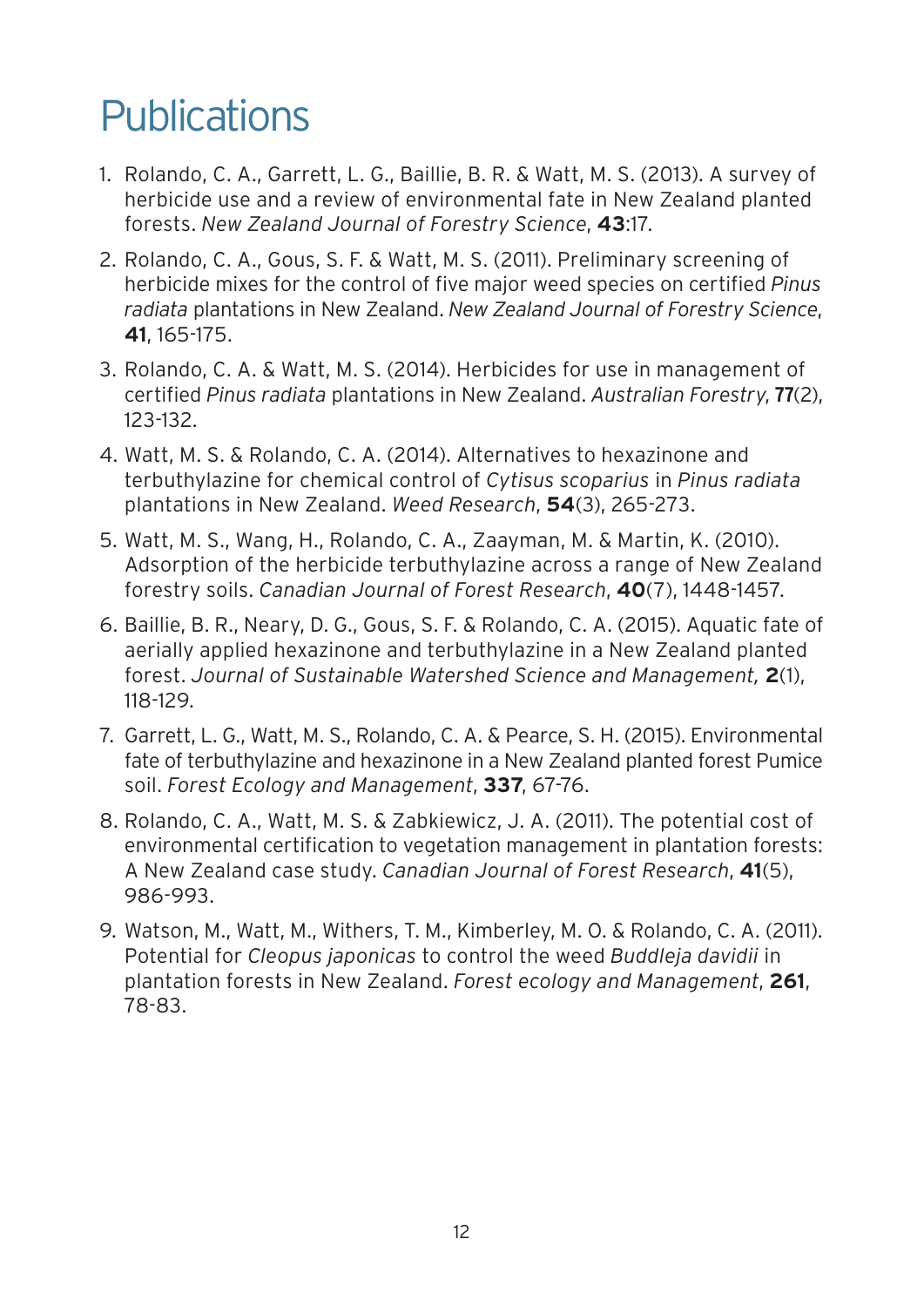### Acknowledgements

Steering team: Kit Richards, Sam Scarlett, Andrew Putallo, Ron Reid, Richard Malison

Scion team: Mike Watt, Loretta Garret, Brenda Baillie, Liam Wright, Dave Henley, Alan Leckie

Forest managers: Mark Bryant, Steve Gatenby, Hamish McConnon, Nick Henderson, Ross Edgar, Aaron Gunn

#### **Funded by:**

Sustainable Farming Fund Project 12-038 NuFarm Dow AgroSciences HeliResources Regional Councils Farm Forestry Association The Forestry Industry and the FSC Cluster Group MBIE Undermining Weeds Contract

### **Contacts**

Carol Rolando: carol.rolando@scionresearch.com Kit Richards: kit.richards@pfolsen.com